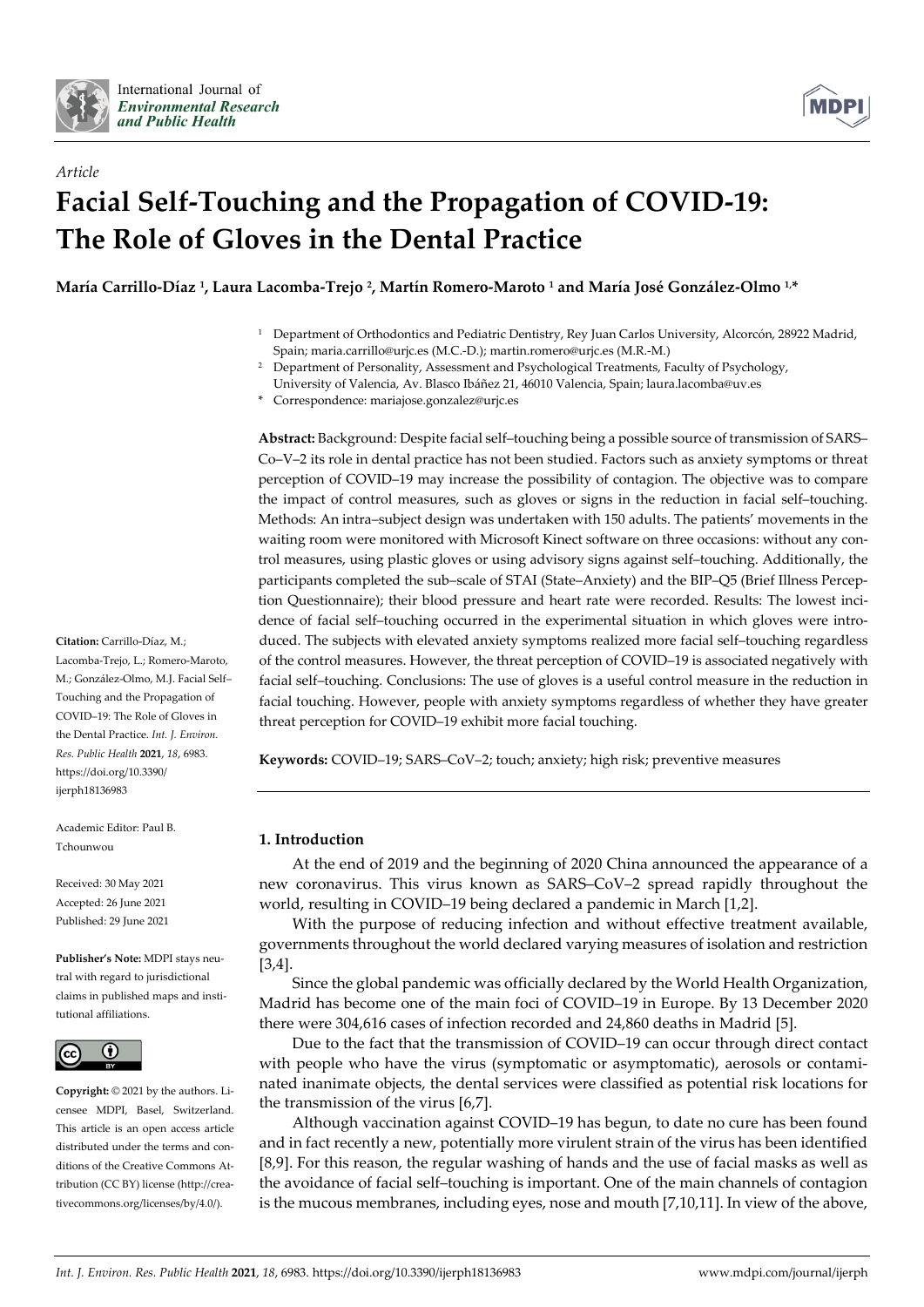the use of gloves has been used in the general population as a preventive behavior, although hand washing is considered the most efficient [12].

However, as far as is known, no studies currently exist that have evaluated the using of gloves or warning signs or any other control measures in the general population that may influence behaviour and inhibit the spread of the virus.

Nevertheless, factors such as the experiencing of anxiety symptoms may lead to a greater incidence of self–touching, and as proposed in The Theory of Lang (1968), anxiety has a threefold response system (cognitive, behavioural and physiological) [13,14].

The manifestations of anxiety can include trembling, taquicardia, increase in blood pressure, as well as movements, which may include facial touching [15]. In this context, the thoughts that a person has about a stress situation can mediate the appearance of stress symptoms and result in a corresponding increase in physiological and physical movement expression [16].

Taking into account that odontology clinics are considered high risk locations for COVID–19, the aim of the study was to examine whether the use of control measures (gloves or signs) could reduce facial self–contacts.

#### **2. Materials and Methods**

## *2.1. Design Type*

This intra–subject design research was carried out in Spain from 12 October to 11 December, 2020 during the second wave of the pandemic.

## *2.2. Data Collection*

The participants comprised 150 adult patients (over 18 years old) who attended four dental clinics in Madrid. All the patients were regular patients of the clinic, who had an appointment for an orthodontic check–up. The study's objectives and nature were explained beforehand by telephone, and patients who agreed to participate in the study were enrolled.

Patients were asked to come to the dental clinic at the agreed–upon time (to avoid unnecessary waiting) unaccompanied and with a mask. One patient was scheduled per 30 minutes to avoid person–to–person contact. Upon arriving at the clinic, patients were asked to rub their hands with a hydroalcoholic gel for 20 seconds and to put on shoe covers, as established by the protocol for preventing COVID–19 transmission in Spain [17].

The patients were informed that their behaviour in the waiting room would be observed for a study. To blind them to the study, they were not informed about which behaviours were under observation to minimize the potential for behavioural changes due to being observed. After entering the waiting room, participants signed the informed consent form and were instructed to sit down. Their pulse and blood pressure were taken after sitting for five minutes after which the chair they had sat in was disinfected.

All participants gave prior consent to having their movements monitored. The movement monitoring time of 30 minutes was the minimum time for the preparation and disinfection of the dental chair area. From an ethical point of view and considering the risk involved, it was agreed that patients stay the minimum time possible. During their time there, 7 minutes were allowed for the measuring of blood pressure and pulse, 15 minutes for the monitoring of facial self–touching (eyes and mask) and the remaining 8 minutes for questions and answers. All participants were subjected to the same conditions and in the same order.

These participants generally have orthodontic checks every three weeks. At each appointment during a period of three months they were subjected to three experiments in which the incidence of self–touching was monitored, including different elements with the aim of observing if these measures reduce facial self–touching.

At the first appointment, facial self–touching was monitored without including any measure of control (Experiment 1). At the second appointment, plastic disposable gloves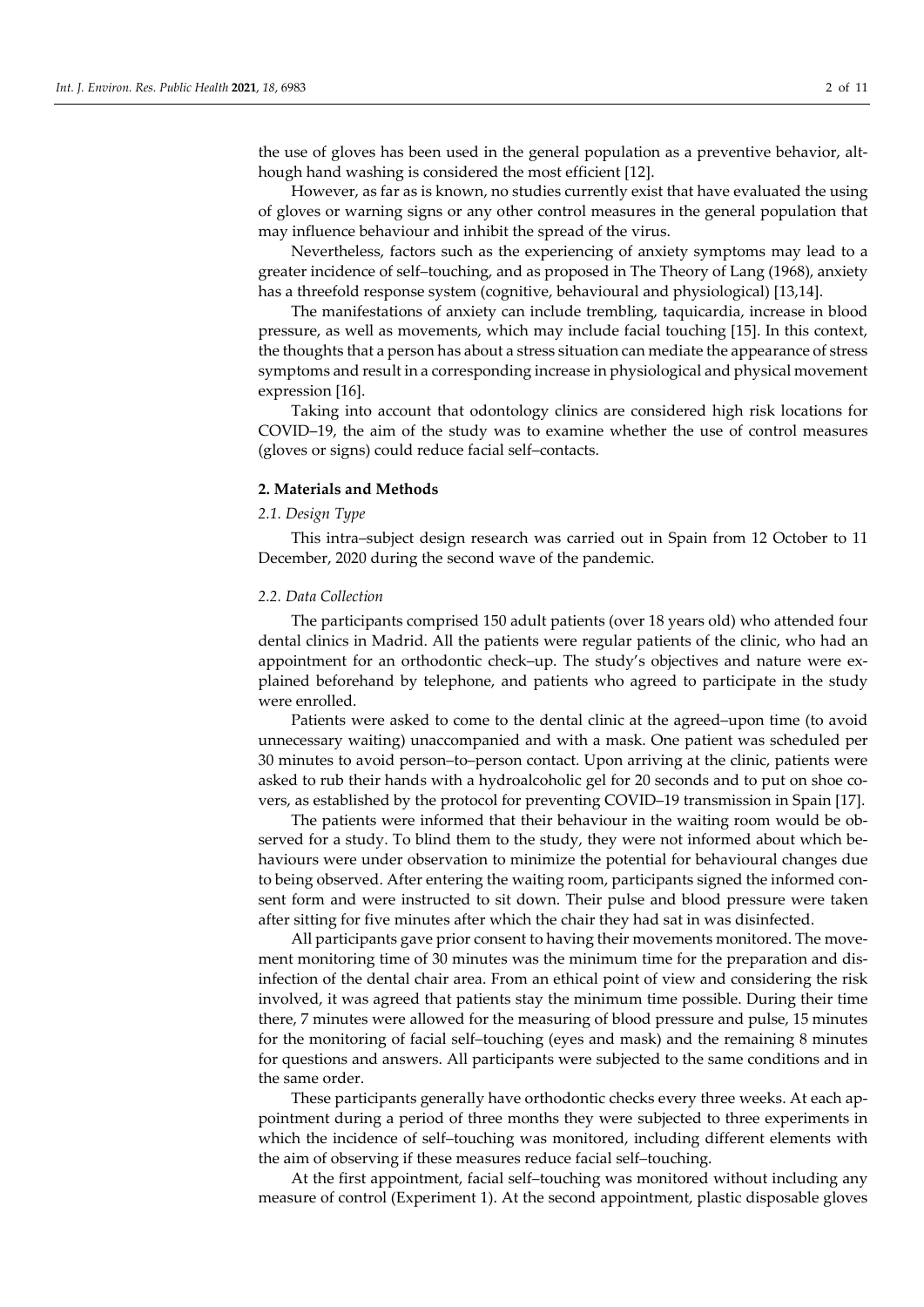were worn (Experiment 2) and at the third appointment advisory signs, which remind the patients to avoid touching the face, were placed on the walls (Experiment 3).

After this recording, participants filled out self–administered instruments using Microsoft forms to avoid contact with the paper. The questionnaire's link was sent via e–mail or WhatsApp to their mobile device, and they completed it after the movement monitoring time in the waiting room.

This research is supported by the King Juan Carlos University Ethics and Research Committee (Registration number: 0103202006520).

#### *2.3. Instruments:*

A questionnaire was developed to evaluate socio–demographic variables of age, gender, educational level (uneducated, primary, secondary or university degree). In addition, data were collected on their previous psychological problems (yes/no).

The Microsoft Kinect was used to evaluate the detection and counting of movement patterns [18–23].

Anxiety symptomatology was evaluated as a trait using the trait anxiety subscale of the State–Trait Anxiety Inventory (STAI). The STAI is a self–report questionnaire comprising a state–anxiety subscale (how one feels in a particular time or situation) [24].

To evaluate perceived threat from COVID–19 the Brief Illness Perception Questionnaire version BIP–Q5 was used [25].

The heart rate and the blood pressure (systolic [mmHg] and diastolic [mmHg]) were measured by a member of the research team with a high–precision mercury sphygmomanometer. The blood pressure was taken sitting down.

The description of the instruments is attached in the online Appendix. https://github.com/mariajosegonzalez123/online-appendix.git (accessed on 29 June 2021)

## *2.4. Statistical Analysis*

The study presents a longitudinal descriptive study considering the variables de– scribed in the previous section. A statistical analysis was performed using SPSS v26 (SPSS Inc., Chicago, IL, USA). The data analysis included descriptive statistics and the Kolmogorov–Smirnov test to evaluate the assumption of normality, which was confirmed. To know possible differences, t–tests and ANOVA were performed. Scheffé (if equal variance is assumed) and Games–Howell (if not) post hoc tests were used, and effect sizes were calculated. For t of independent samples, a Cohen's d was performed. According to Cohen (1988), small Cohen's d values are ≈0.2, medium ones are ≈0.5, and high ones are ≈0.8. For the ANOVA test, partial eta squared was carried out. Cohen (1988) considers small effect size values to be ≈0.01, medium ones to be ≈0.06, and those large enough to be taken into account as ≈0.14 [26].

The relationships between variables were analyzed using Pearson's correlations. As the self–touching in the three different experimental situations was correlated, the assumption of sphericity was examined using the Mauchly test. Finally, a procedure such as the Greenhouse–Geisser correction was used to address violation of sphericity.

Repeated measurement analysis was performed to examine variations between and within subjects with regard to facial self–touching in the different experimental situations. Bonferroni's multiple comparison procedure was calculated to identify differences in facial self–touching in the three different experimental situations. Significance was set at *p*  $< 0.01$ .

A cut point of 39–40 has been suggested to detect clinically significant symptoms for the STAI–S scale, Low anxiety for STAI–S < 39, High Anxiety for STAI–S ≥ 39 [27]. Two cut points for BIPQ–5 were estimated based on the medium of 15 previous studies, low BIPQ–5 (<30), high BIPQ–5 (≥30).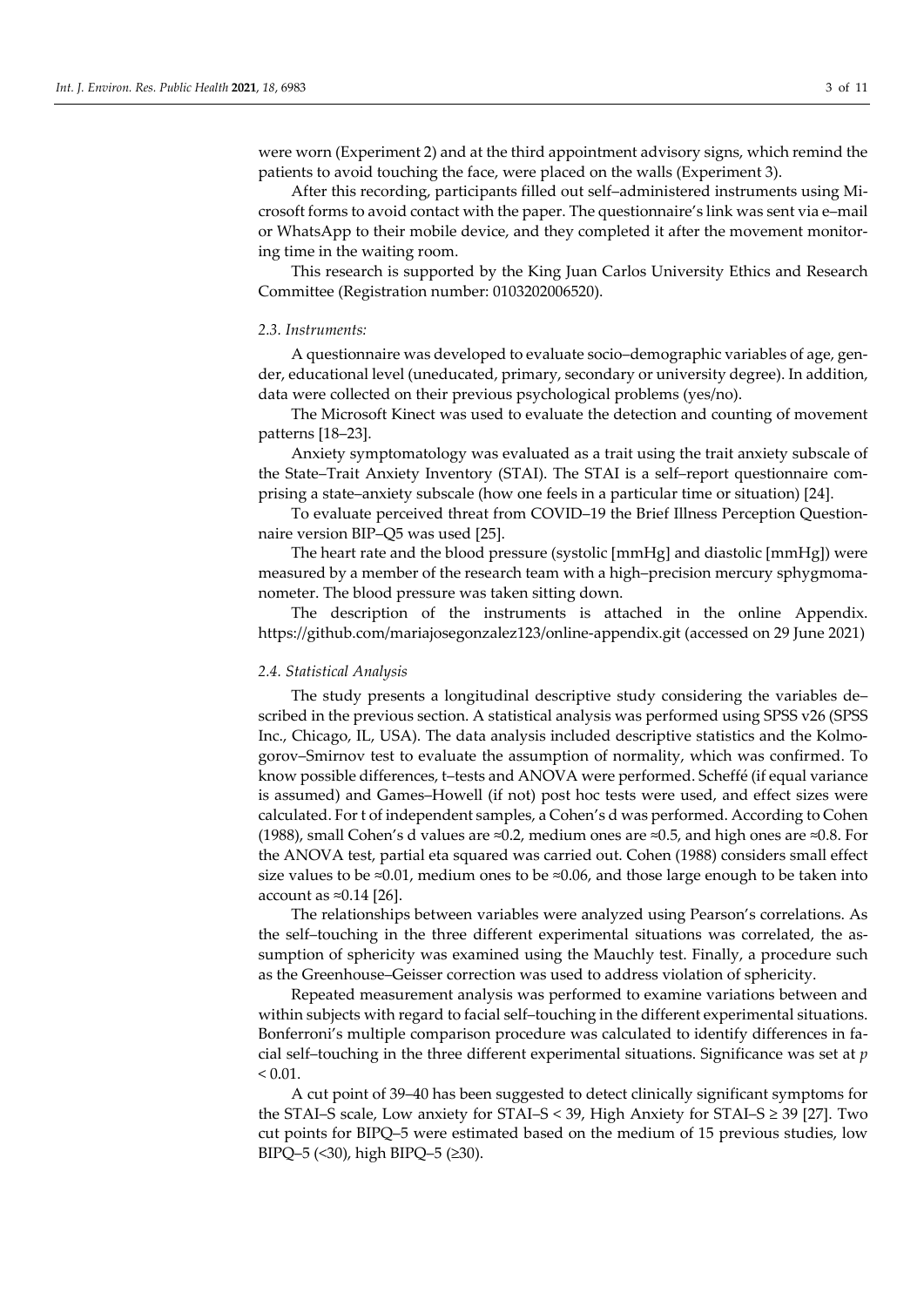## **3. Results**

*3.1. Sociodemographic Variables*

The sample comprised 62 men and 88 women, with an age range of 20 to 47 years  $(29.91 \pm 6.76)$ . In terms of educational levels for the total sample, 45.3% had completed primary school, 30% had completed secondary school, and 24.7% had obtained a university degree.

Table 1 presents the descriptive data of the variables (STAI–S, BIPQ–5, having suffered COVID–19, that some relative had suffered COVID–19, Self–touching/minute Experimental situation 1, Self–touching/minute Experimental situation 2, Self–touching/minute Experimental situation 3, Heart rate/minute, (systolic blood pressure and Diastolic blood pressure). Mean differences in sociodemographic factors were measured (age, gender and educational level) regarding the target variables. Statistically significant differences were only found concerning participants' gender.

| Questionnaires                                | Mean   | <b>SD</b> |
|-----------------------------------------------|--------|-----------|
| STAI-S                                        | 18.26  | 13.91     |
| BIPO-5                                        | 29.28  | 11.39     |
| Self-touching/minute Experimental situation 1 | 0.70   | 0.11      |
| Self-touching/minute Experimental situation 2 | 0.52   | 0.14      |
| Self-touching/minute Experimental situation 3 | 0.70   | 0.14      |
| Heart rate/minute                             | 75.26  | 11.36     |
| Systolic blood pressure                       | 135.15 | 9.45      |
| Diastolic blood pressure                      | 86.74  | 4.55      |

**Table 1.** Descriptive analysis of the study variables.

As shown in Table 2, women presented more state–anxiety ( $\frac{1}{2}$ 20.61 ± 14.80,  $\frac{1}{2}$ 14.91 ± 11.88, *p* = 0.01). People with previous psychological problems (anxiety, depression) presented more state–anxiety  $(p < 0.01)$ . Where statistically significant differences occurred, moderate/large effect sizes were observed in all comparisons.

**Table 2.** Differences in Gender and previous psychological problems (anxiety and depression) for STAI–S, BIPQ–5 and self–contact in the different experimental situations.

|                                         | Gender      | <b>Previous Psychological Problems</b> |      |                  |      |             |            |      |                  |                  |
|-----------------------------------------|-------------|----------------------------------------|------|------------------|------|-------------|------------|------|------------------|------------------|
| <b>Questionnaires</b>                   | Mean (SD)   | Mean (SD)                              |      |                  |      | Mean (SD)   | Mean (SD)  |      |                  |                  |
|                                         | Man         | Woman                                  | t    | $\boldsymbol{p}$ | d    | Yes         | No.        | t    | $\boldsymbol{p}$ | $\boldsymbol{d}$ |
|                                         | $n = 62$    | $n = 88$                               |      |                  |      | $n = 26$    | $n = 124$  |      |                  |                  |
| STAI-S                                  | 14.9(11.88) | 20.6(14.8)                             | 2.51 | $0.01*$          | 0.42 | 27.5(19.1)  | 16.3(11.7) | 3.91 | $0.01**$         | 0.71             |
| BIP-Q5                                  | 28.2(11.66) | 29.9 (11.2)                            | 0.89 | 0.37             | 0.14 | 33.9 (10.6) | 28.3(11.3) | 2.43 | $0.02*$          | 0.51             |
| Self-contacts/minute<br>ES <sub>1</sub> | 0.7(0.1)    | 0.7(0.1)                               | 0.51 | 0.6              | 0.08 | 0.6(0.1)    | 0.7(0.1)   | 0.99 | 0.32             | 0.23             |
| Self-contacts/minute<br>ES <sub>2</sub> | 0.5(0.1)    | 0.5(0.1)                               | 0.19 | 0.68             | 0.07 | 0.4(0.1)    | 0.5(0.1)   | 1.61 | 0.11             | 0.35             |
| Self-contacts/minute<br>ES <sub>3</sub> | 0.6(0.1)    | 0.7(0.1)                               | 0.64 | 0.41             | 0.15 | 0.6(0.1)    | 0.7(0.1)   | 0.16 | 0.87             | 0.06             |
| Heart rate/minute                       | 75.9 (11.5) | 74.8 (11.2)                            | 0.58 | 0.55             | 0.09 | 79.6(11.4)  | 74.3(11.1) | 2.18 | 0.02             | 0.47             |
| Systolic blood pres-<br>sure            | 134.5(9.6)  | 135.5(9.3)                             | 0.63 | 0.52             | 0.11 | 137.3(9.9)  | 134.7(9.3) | 1.22 | 0.22             | 0.26             |
| Diastolic blood pres-<br>sure           | 86.4 (4.5)  | 96.9(4.5)                              | 0.61 | 0.54             | 0.11 | 87.1 (4.8)  | 86.6 (4.5) | 0.50 | 0.63             | 0.18             |

Note: ES = experimental situation. \* Significant at the 0.05 level. \*\* Significant at the 0.01 level. ES 1 (no control measures), ES 2 (disposable gloves), ES 3 (reminder posters). t = t–value. *p* = probability value. d = Cohen's d or effect size (small ≈ 0.2, medium  $\approx 0.5$  and high  $\approx 0.8$ ).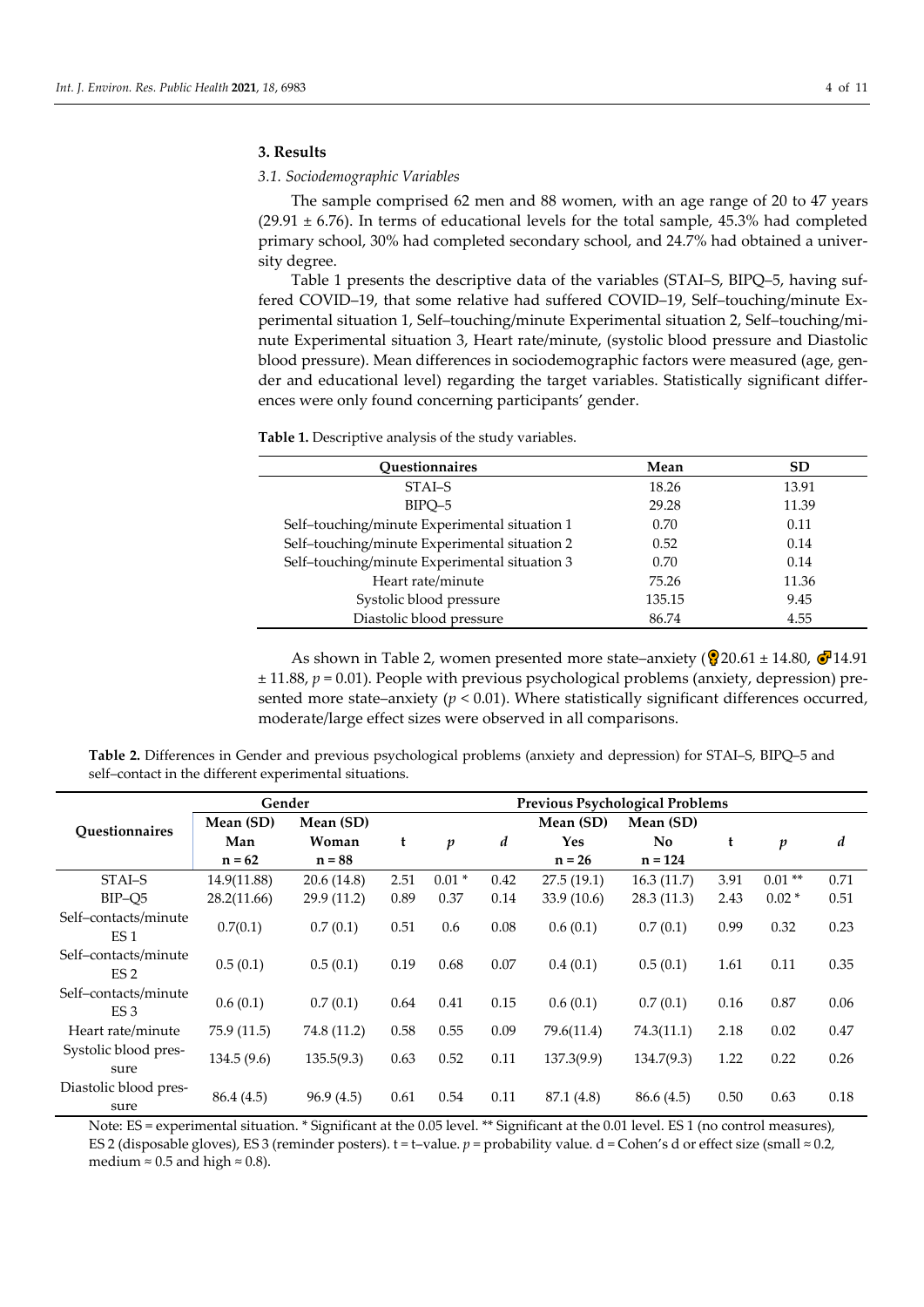## *3.2. Facial Self–Touching*

Neither age nor educational level is associated with facial self–contacts.

An elevated perception of the threat of COVID–19 is associated with a statistically significant state–anxiety, as is the pulse and blood pressure. In experimental situations 1 and 3 this is also expressed by an increase in facial self–touching. An elevated level of self– touching is associated with state–anxiety, while major threat perception is associated negatively with facial self–touching, independent of the control measures. See Table 3.

**Table 3.** Intercorrelations between variables studied (STAI–S, BIPQ–5, Self–contacts/minute Experimental situation 1–2– 3, Heart rate/minute, Systolic blood pressure and Diastolic blood pressure) n = 150.

| Ouestionnaires           |          |            | 4          |            | 6          | 7         | 8         |
|--------------------------|----------|------------|------------|------------|------------|-----------|-----------|
| STAI-S                   | $0.188*$ | $0.220**$  | 0.045      | $0.191*$   | $0.454**$  | $0.328**$ | 0.136     |
| BIPO-5                   |          | $-0.393**$ | $-0.466**$ | $-0.290**$ | 0.082      | 0.043     | 0.044     |
| Self-contacts ES 1       |          |            | $0.738**$  | $0.824$ ** | $0.274$ ** | $0.188*$  | $0.214**$ |
| Self-contacts ES 2       |          |            |            | $0.654$ ** | $0.167*$   | $-0.003$  | 0.025     |
| Self-contacts ES 3       |          |            |            |            | $0.218*$   | $0.168*$  | 0.149     |
| Heart rate               |          |            |            |            |            | $0.341**$ | $0.308**$ |
| Systolic blood pressure  |          |            |            |            |            |           | $0.594**$ |
| Diastolic blood pressure |          |            |            |            |            |           |           |

Note: ES = experimental situation. \* Correlation is significant at the 0.05 level. \*\* Correlation is significant at the 0.01 level. ES 1 (no control measure`s), ES 2 (disposable gloves), ES 3 (reminder posters).

> As there were differences in facial self–touching in the different experimental situations, a repeated measure analysis was conducted to determine the location of the differences. Repeated measurements of the ANOVA revealed that there were significant differences in facial self–touching for the three experimental situations F  $(1, 149) = 340.08$ ,  $p \le$ 0.01,  $η<sup>2</sup> = 0.69$ ). A minor frequency of self-touching was produced in experimental situation 2, in which the participants wore gloves, in experimental situation 2, (without any control measure) and the experimental situation 3 (with advisory signs) (Table 4, Figure 1).

**Table 4.** ANOVA measurement repeated for the self–contact variable in the different experimental situations.

| Study                  | <b>Self-Contacts</b><br>ES 1 | Self-Contacts<br>ES <sub>2</sub> | <b>Self–Contacts</b><br>ES 3 | 1–2                                | 1–3                 | $2 - 3$                            |
|------------------------|------------------------------|----------------------------------|------------------------------|------------------------------------|---------------------|------------------------------------|
| Facial<br>Self-Contact | 0.7(0.1)                     | 0.5(0.1)                         | 0.7(0.1)                     | $p < 0.01$ **<br>IC $[-2.1 - 1.6]$ | IC $[-0.11 - 0.21]$ | $p < 0.01$ **<br>IC $[-0.7 - 1.2]$ |

Note: ES = experimental situation. \*\* Significant at the 0.01 level l. ES 1 (no control measures), ES 2 (disposable gloves), ES 3 (reminder posters).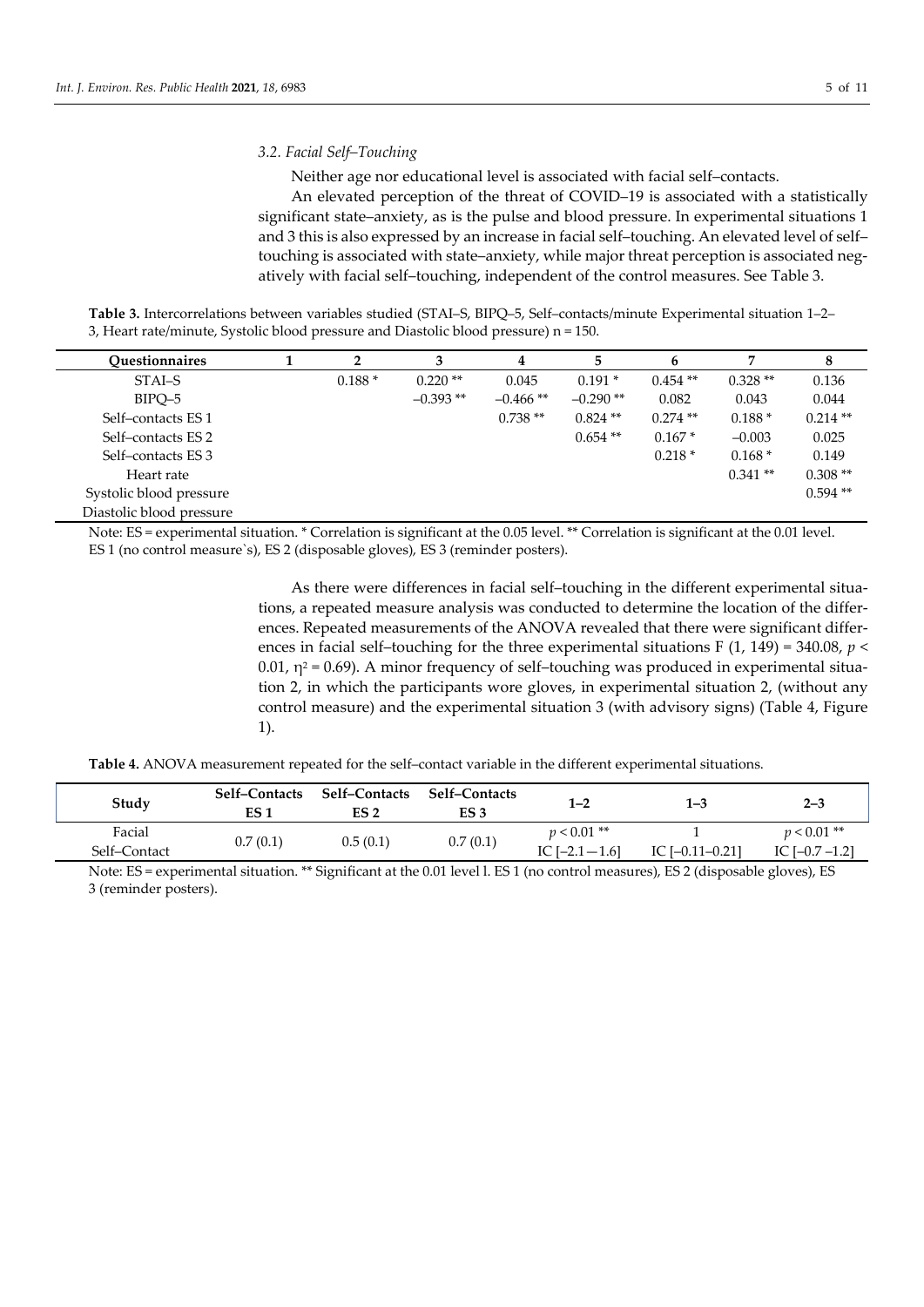

**Figure 1.** Average number of self–contacts per minute in the different experimental situations. Note: ES = experimental situation. ES 1 (no control measures), ES 2 (disposable gloves), ES 3 (reminder posters).

Since the psychological variables could act as confounding variables, we proceeded to explore them. Cut points for STAI–S were estimated: more anxious subjects (≥39), less anxious subjects (<39). An effect of interaction was observed between the groups of anxiety and different situations (*p* < 0.01) (Figure 2).



**Figure 2.** Average number of self–contacts per minute in different experimental situations according to anxiety levels. Note: ES = experimental situation. ES 1 (no control measures), ES 2 (disposable gloves), ES 3 (reminder posters).

And as can be seen in Figure 3, intra–group differences were found (F (1,2) = 6.61, *p* < 0.01,  $η^2$  = 0.04, observed potency = 0.87) and inter-group (F (1,2) = 25.38,  $p$  < 0.01,  $η^2$  =  $0.14$ , observed potency = 0.99).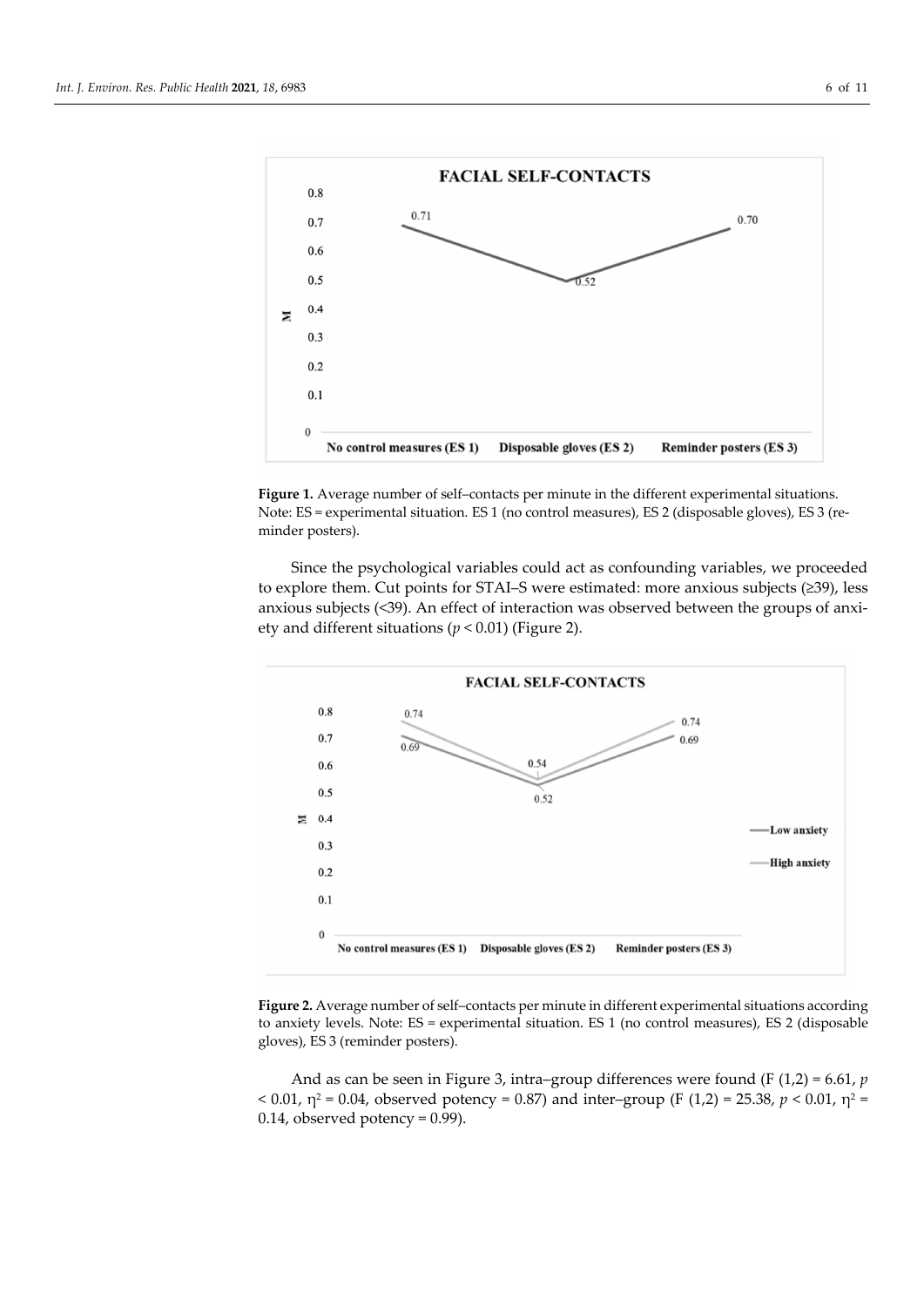

**Figure 3.** Average number of self–contacts per minute in different experimental situations according to perception on threat level. Note: ES 1 (no control measures), ES 2 (disposable gloves), ES 3 (reminder posters).

As can be observed in Table 5, a multiple hierarchical regression was carried out to determine if the presence of anxiety symptoms (cognitive and physiological), as well as a major perception of COVID–19 increased the prediction of self–touching with gloves. The complete model of BIPQ–5, STAI–S and pulse, for predicting self–touching with gloves (Model 3) was statistically significant and predicted a total of 24.6% of the variance of facial self–contacts (F (3,146) = 17.22, *p* < 0.01).

**Table 5.** Hierarchical Multiple Regression Prediction Self–contacts in ES 2 from health rate, STAI–S y BIPQ–5.

|                 | Frequency of Self-Contacts in ES 2 |      |              |         |           |         |  |
|-----------------|------------------------------------|------|--------------|---------|-----------|---------|--|
| Variable        | Model 1                            |      | Model 2<br>B |         | Model 3   |         |  |
|                 | B                                  | R    |              |         | B         | R       |  |
| Constant        | $5.49**$                           |      | $7.59**$     |         | $7.83**$  |         |  |
| Heart rate      | $0.03*$                            | 0.16 | $0.03*$      | 0.20    | $0.03*$   | 0.18    |  |
| BIPQ-5          |                                    |      | $-0.09**$    | $-0.48$ | $-0.09**$ | $-0.49$ |  |
| STAI-S          |                                    |      |              |         | 0.01      | 0.05    |  |
|                 |                                    |      |              |         |           |         |  |
| $R^2$           | 0.028                              |      | 0.259        |         | 0.261     |         |  |
| F               | $4.223*$                           |      | 25.709**     |         | 17.229 ** |         |  |
| $\triangle R^2$ | 0.028                              |      | 0.231        |         | 0.002     |         |  |
| $\Lambda$ F     | $4.223*$                           |      | 45.913**     |         | 0.459     |         |  |

Note. ES = experimental situation. \*\* Significant at the 0.01 level. ES 2 (disposable gloves). \* Significant at the 0.05 level.

The addition of BIPQ–5 to the prediction (Model 1) led to a statistically significant increase in R2 of 0.23, F (2,147) = 25.709, *p* < 0.01.

In this way a lesser incidence was observed of self–touching (with gloves), of anxiety symptoms expressed cognitively and physiologically as well as a lower threat perception of COVID–19, all of which increased the frequency of facial self–touching.

#### **4. Discussion**

While the pandemic of COVID–19 has posed a social and economic challenge it is especially serious in the sanitary field [28]. Without a cure for the virus, society must resort to control measures to avoid its propagation. It is understood that the use of masks and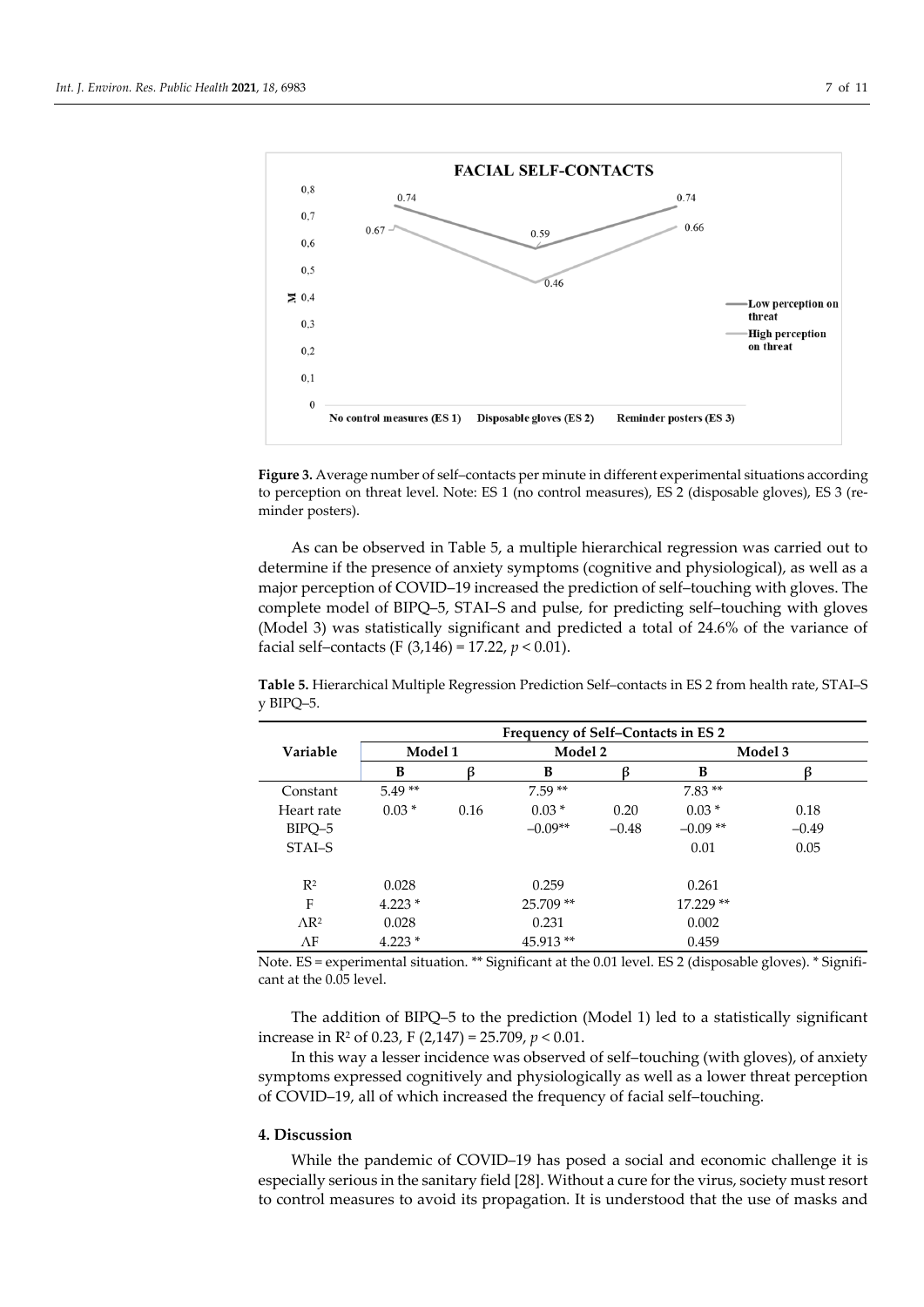the washing of hands can contribute to the reduction in the transmission of COVID–19 [7,10]. However, until the present, studies do not exist that approach the effectiveness of other types of control measures that are believed to be efficient to differing degrees.

Therefore, the present study by means of an experiment in a real but controlled setting has evaluated the use of other control measures for facial self–touching such as gloves or advisory signs. Responding in this way to the main goal of our study, which is to analyze if the presence of control measures such as these can reduce the incidence of self– touching in odontological clinics as a measure of infection control.

It has been observed that the use of latex gloves is a useful measure for the reduction in facial self–touching in odontological clinics. In fact, in the experimental situation studied, a lesser incidence of facial self–touching was noted when reminder signs were introduced compared with when control measures were absent. This is especially important considering the possible relationship between facial self–touching and infection from SARS–CoV–2 [15].

The present study proposes to examine if variables such as anxiety symptoms (cognitive and physiological) and the threat perception of COVID–19 can be associated with facial self–touching, that is with the motor expression of anxiety symptoms. Our results show how in the experimental situation of wearing gloves, anxiety symptoms (cognitive and physiological) and a lesser threat perception increase the incidence of facial self– touching. As is suggested by the literature, different expressions of anxiety are associated together [13,14], suggesting that people with greater anxiety symptoms may be more vulnerable to infection as they experience a greater incidence of facial self–touching [29].

Despite there not being previous studies which associate greater threat perception of COVID–19 with facial self–touching, it is hoped that frequent facial self–touching as a repetitive unconscious behavioural function, which may help and regulate the emotion, is tempered by the very specific fear and perceived risk of infection related with COVID–19. Given the nature of the fear stimulus of contracting COVID–19 it is much more likely that a certain hyper–vigilance is developed against possible threats (germs) and "unclean" behaviour such as touching the face, forming an inverse relationship between these variables.

The present study also proposes to evaluate the differences in anxiety symptoms in relation to gender. Different components of anxiety symptoms are found to be associated together, nevertheless only state–anxiety is more present in women and people with previous mental health problems. This aspect is of special importance as other studies have indicated that women and people with mental health problems have been the groups most affected emotionally and mentally during this pandemic [30–32].

Despite the significant contributions of our study to the prevention of the expansion of COVID–19 in odontological clinics, the study is not exempt from limitations. Specifically, one of the main limitations of the analysis is that it does not permit the establishment of causal relationships. Additionally, an increase in the number of participants in future studies is recommended. However, until the present, there have been few intra–subject and longitudinal studies that have been undertaken during the pandemic and even less that have had this number of participants evaluated with subjective and objective measures.

Additionally, this design permits the reduction or elimination at the last moment of the individual differences attributed to the error in the variation. Added to the above it is expected that the order of presentation of the experimental situations will not modify the results because these situations are totally independent and would have no cause to alter the behaviour of the participants. However, in future research it would be recommended to randomize the order of presentation of the experimental situations in order to reduce the possible error caused by their order of presentation. As the current situation is particularly delicate and changeable, the researchers considered it acceptable that all participants were exposed to the same conditions in the same order.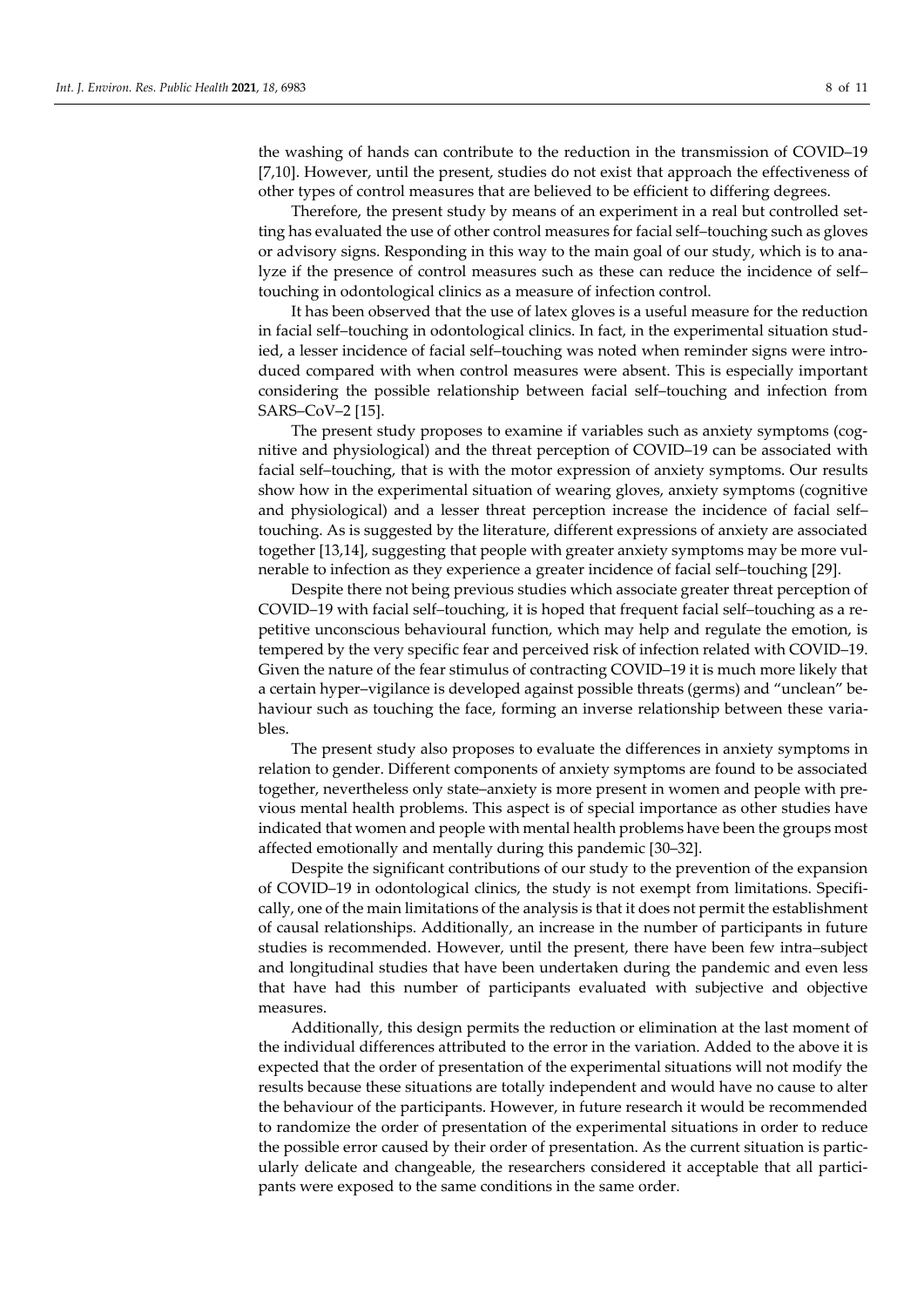This study displays data collected in a natural setting for the participants, which reduces the experimental reactivity but at the same time endeavours to control odd variables that could obscure the results. In addition, it evaluates the participants by means of subjective and objective procedures, which reduce the errors associated with social desirability.

This work is novel in relation to the resources employed and its results and is especially important in the odontological field, a high risk setting for contagion. The data indicate the importance of the use of gloves as a control measure for the reduction in facial self–touching and its relevance with regard to future contagion in odontological clinics. Despite the benefits found in this regard, we believe that there is a need for educational interventions to ensure the correct use of gloves. Of particular interest to reduce the risk of infection is the proper removal of gloves. Future research should investigate whether there is also an increased likelihood of touching the face once the gloves are removed.

It also indicates the importance of psychological variables associated with the in– crease in facial self–touching, noting how those people who exhibit greater anxiety symptoms in all its expressions, are prone to more facial self–touching as is the case with those who have greater threat perception of COVID–19.

#### **5. Conclusions**

In conclusion, we point out that gloves seem to be a useful measure to reduce facial self–contacts. For all of the above reasons, we believe that it is necessary to establish educational actions and policies that will have an impact on the proper use of gloves to prevent contagion.

**Author Contributions:** Conceptualization, M.C.-D. and M.J.G.-O.; methodology, L.L.-T.; software, L.L.-T.; validation, M.C.-D., M.J.G.-O. and M.R.-M.; formal analysis, L.L.-T.; investigation, M.C.-D., M.J.G.-O. and M.R.-M.; resources, M.C.-D., M.J.G.-O. and M.R.-M.; data curation, M.J.G.-O.; writing—original draft preparation, M.C.-D., M.J.G.-O. and L.L.-T.; writing—review and editing, M.C.- D., M.J.G.-O. and L.L.-T.; visualization, M.C.-D.; supervision, M.J.G.-O. All authors have read and agreed to the published version of the manuscript.

**Funding:** This research received no funding.

**Institutional Review Board Statement:** The study was conducted according to the guidelines of the Declaration of Helsinki, and approved by the Ethics Committee of Rey Juan Carlos University (Registration number: 0103202006520).

**Informed Consent Statement:** Informed consent was obtained from all subjects involved in the study.

**Data Availability Statement:** The data that support the findings of this study are available on request from the corresponding author. The data are not publicly available due to privacy and ethical restrictions.

**Acknowledgments:** The authors would like to thank the participants of the study, who underwent several evaluations in a selfless way, with the purpose of contributing to science.

**Conflicts of Interest:** The authors declare no conflict of interest.

## **Appendix A**

The instruments are described in more detail in the online appendix. In addition, the administered online questionnaire is presented. (Link: https://github.com/mariajosegonzalez123/online-appendix.git (accessed on 29 June 2021))

## **References**

1. Country & Technical Guidance-Coronavirus Disease (COVID-19). Retrieved 2 November 2020. https://www.who.int/emergencies/diseases/novel-coronavirus-2019/technical-guidance (accessed on 5 March 2021).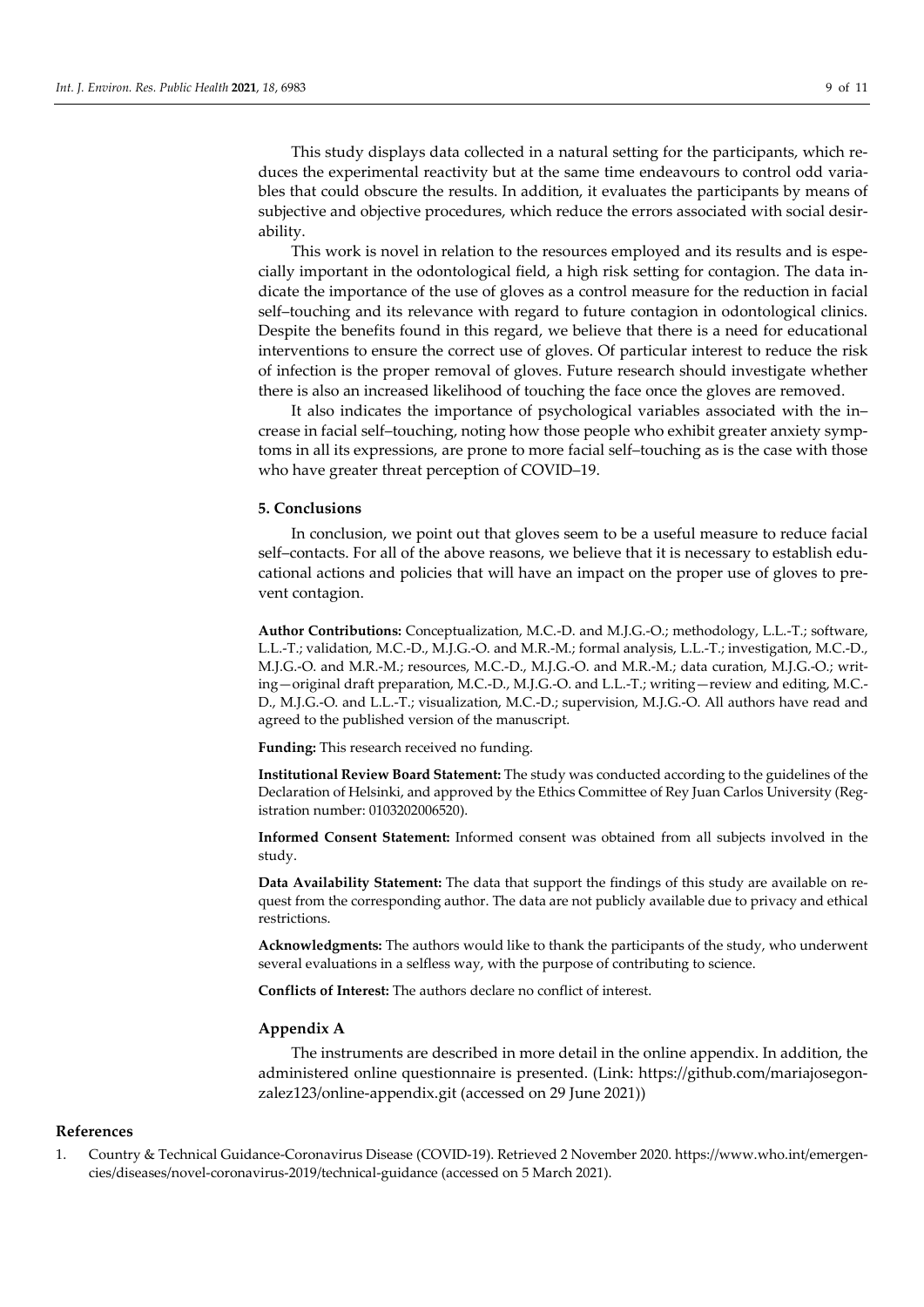- 2. WHO Director-General's Opening Remarks at the Media Briefing on COVID-19—11 March 2020. Available online: https://www.who.int/director-general/speeches/detail/who-director-general-s-opening-remarks-at-the-media-briefing-oncovid-19---11-march-2020 (accessed on 5 March 2021).
- 3. Dhama, K.; Sharun, K.; Tiwari, R.; Dadar, M.; Malik, Y.S.; Singh, K.P.; Chaicumpa, W. COVID-19, an emerging coronavirus infection: Advances and prospects in designing and developing vaccines, immunotherapeutics, and therapeutics. *Hum. Vaccines Immunother.* **2020**, *16*, 1232–1238, doi:10.1080/21645515.2020.1735227.
- 4. COVID-19|European Centre for Disease Prevention and Control. Available online: https://qap.ecdc.europa.eu/public/extensions/COVID-19/COVID-19.html#global-overview-tab (accessed on 5 March 2021).
- 5. Infección Por el Nuevo Coronavirus COVID-19. Informe Epidemiológico COVID-19; Dirección General de Salud Pública. CON-SEJERÍA DE SANIDAD. https://www.comunidad.madrid/sites/default/files/doc/sanidad/epid/informe\_epidemiologico\_semanal\_covid.pdf (accessed on 5 March 2021).
- 6. Hamedani, S.; Farshidfar, N.; Ziaei, A.; Pakravan, H. The Dilemma of COVID-19 in Dental Practice Concerning the Role of Saliva in Transmission: A Brief Review of Current Evidence. *Eur. Oral Res.* **2020**, *54*, 92–100, doi:10.26650/eor.20200050.
- 7. Li, J.-P.O.; Lam, D.S.C.; Chen, Y.; Ting, D.S.W. Novel Coronavirus disease 2019 (COVID-19): The importance of recognising possible early ocular manifestation and using protective eyewear. *Br. J. Ophthalmol.* **2020**, *104*, 297–298, doi:10.1136/bjophthalmol-2020-315994.
- 8. Wise, J. Covid-19: New coronavirus variant is identified in UK. *BMJ* **2020**, *371*, m4857, doi:10.1136/bmj.m4857.
- 9. Koyama, T.; Platt, D.; Parida, L. Variant analysis of SARS-CoV-2 genomes. *Bull. World Health Organ.* **2020**, *98*, 495–504.
- 10. Pradhan, D.; Biswasroy, P.; Naik, P.K.; Ghosh, G.; Rath, G. A Review of Current Interventions for COVID-19 Prevention. *Arch. Med Res.* **2020**, *51*, 363–374, doi:10.1016/j.arcmed.2020.04.020.
- 11. Furuya, H. Prediction of Potential Respiratory Tract Infection from SARS-CoV-2 Through Hand-to-face Contact Transmission. *Tokai J. Exp. Clin. Med.* **2020**, *45*, 170–175.
- 12. Firouzbakht, M.; Omidvar, S.; Firouzbakht, S.; Asadi-Amoli, A. COVID-19 preventive behaviors and influencing factors in the Iranian population; a web-based survey. *BMC Public Heal.* **2021**, *21*, 1–7, doi:10.1186/s12889-021-10201-4.
- 13. Roos, A.-L.; Goetz, T.; Voracek, M.; Krannich, M.; Bieg, M.; Jarrell, A.; Pekrun, R. Test Anxiety and Physiological Arousal: A Systematic Review and Meta-Analysis. *Educ. Psychol. Rev.* **2021**, *33*, 579–618, doi:10.1007/s10648-020-09543-z.
- 14. Kwok, Y.L.A.; Gralton, J.; McLaws, M.-L. Face touching: A frequent habit that has implications for hand hygiene. *Am. J. Infect. Control.* **2015**, *43*, 112–114, doi:10.1016/j.ajic.2014.10.015.
- 15. Nicas, M.; Best, D. A Study Quantifying the Hand-to-Face Contact Rate and Its Potential Application to Predicting Respiratory Tract Infection. *J. Occup. Environ. Hyg.* **2008**, *5*, 347–352, doi:10.1080/15459620802003896.
- 16. Pérez-Fuentes, M.C.; Molero, M.M.; Martos, Á.; Gázquez, J.J. Threat of COVID-19 and emotional state during quarantine: Positive and negative affect as mediators in a cross-sectional study of the Spanish population. *PLoS ONE* **2020**, *15*, e0235305.
- 17. Coem. Protocolo de Prevención Sanitaria Frente al Covid-19. Colegio de Odontólogos de Madrid (COEM). 2020. Available online: https://www.coem.org.es/media/news/pdf/protocoloCovidPacientesCOEM.pdf (accessed on 1 March 2021).
- 18. Giakoumis, D.; Drosou, A.; Cipresso, P.; Tzovaras, D.; Hassapis, G.; Gaggioli, A.; Riva, G. Real-time monitoring of behavioural parameters related to psychological stress. *Stud. Heal. Technol. Inform.* **2012**, *181*, 287–291.
- 19. Edmunds, D.M.; Gothard, L.; Khabra, K.; Kirby, A.; Madhale, P.; McNair, H.; Roberts, D.; Tang, K.K.; Symonds-Tayler, R.; Tahavori, F.; et al. Low-cost Kinect Version 2 imaging system for breath hold monitoring and gating: Proof of concept study for breast cancer VMAT radiotherapy. *J. Appl. Clin. Med Phys.* **2018**, *19*, 71–78, doi:10.1002/acm2.12286.
- 20. Galna, B.; Barry, G.; Jackson, D.; Mhiripiri, D.; Olivier, P.; Rochester, L. Accuracy of the Microsoft Kinect sensor for measuring movement in people with Parkinson's disease. *Gait Posture* **2014**, *39*, 1062–1068, doi:10.1016/j.gaitpost.2014.01.008.
- 21. Clark, R.A.; Pua, Y.-H.; Fortin, K.; Ritchie, C.; Webster, K.E.; Denehy, L.; Bryant, A.L. Validity of the Microsoft Kinect for assessment of postural control. *Gait Posture* **2012**, *36*, 372–377, doi:10.1016/j.gaitpost.2012.03.033.
- 22. Allahyari, T.; Samani, A.S.; Khalkhali, H.-R. Validity of the Microsoft Kinect for measurement of neck angle: Comparison with electrogoniometry. *Int. J. Occup. Saf. Ergon.* **2016**, *23*, 524–532, doi:10.1080/10803548.2016.1219148.
- 23. Springer, S.; Seligmann, G.Y. Validity of the Kinect for Gait Assessment: A Focused Review. *Sensors* **2016**, *16*, 194, doi:10.3390/s16020194.
- 24. Spielberger, C.D.; Gorsuch, R.; Lushene, R.; Vagg, P.R.; Jacobs, G.A. *Manual for the State-Trait Anxiety Inventory*; Consulting Psychologists Press: Palo Alto, CA, USA, 1983.
- 25. Pérez-Fuentes, M.C.; Molero, M.M.; Oropesa, N.F. Questionnaire on Perception of Threat from COVID-19. *JCM* **2020**, *9*, 1196.
- 26. Cohen, J. Statistical Power Analysis for the Behavioral Sciences; 2.a ed., Routledge. 2013. Available online: https://www.taylorfrancis.com/books/9780203771587 (accessed on 3 March 2021).
- 27. Julian, L.J. Measures of anxiety: State-Trait Anxiety Inventory (STAI), Beck Anxiety Inventory (BAI), and Hospital Anxiety and Depression Scale-Anxiety (HADS-A). *Arthritis Rheum.* **2011**, *63*, S467–S472, doi:10.1002/acr.20561.
- 28. Prado-Gascó, V.; Gómez-Domínguez, M.T.; Soto-Rubio, A.; Díaz-Rodríguez, L.; Navarro-Mateu, D. Stay at Home and Teach: A Comparative Study of Psychosocial Risks Between Spain and Mexico During the Pandemic. *Front. Psychol.* **2020**, *11*, doi:10.3389/fpsyg.2020.566900.
- 29. Woods, D.W.; Miltenberger, R.G. Are persons with nervous habits nervous? A preliminary examination of habit function in a nonreferred population. *J. Appl. Behav. Anal.* **1996**, *29*, 259–261.